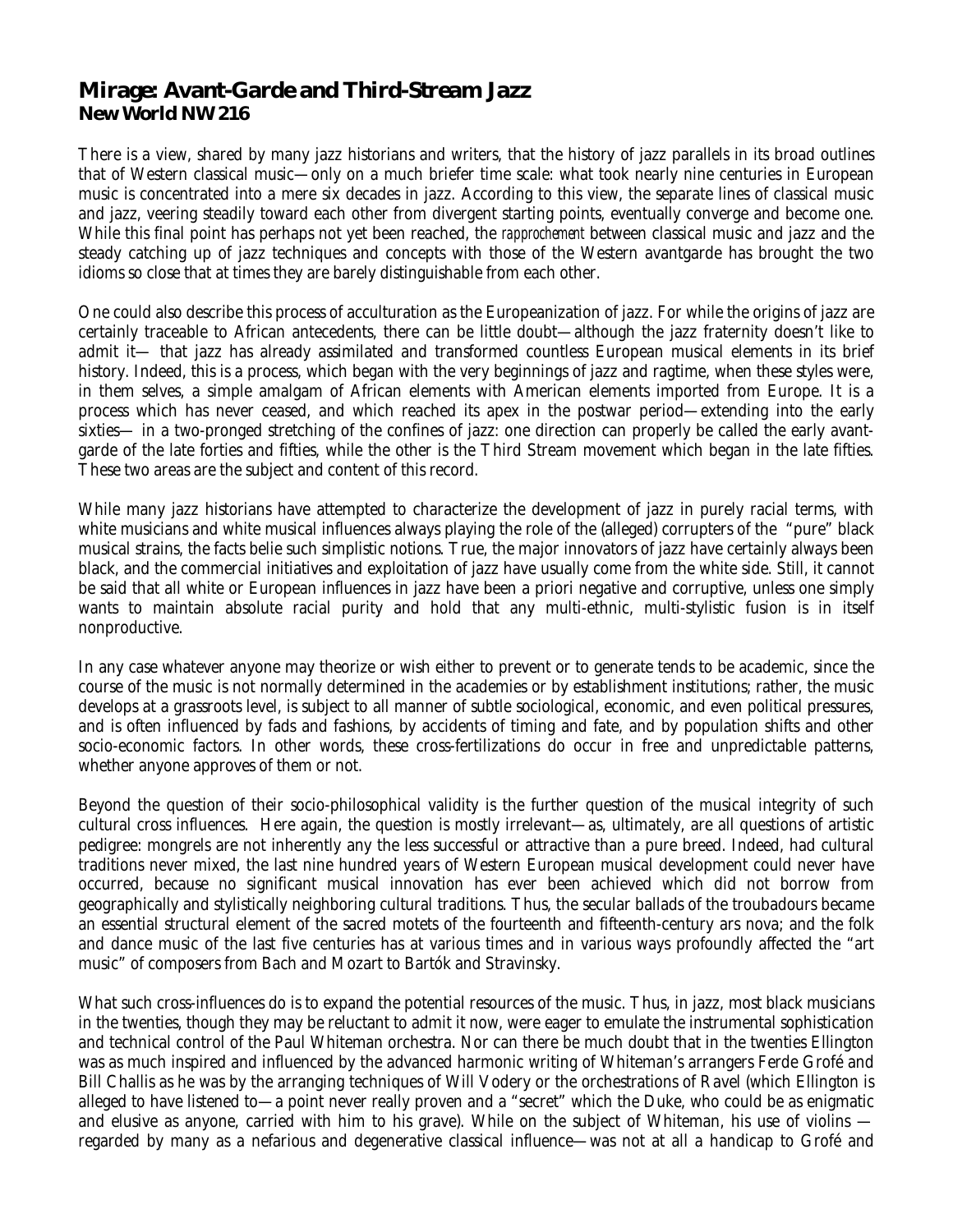Challis, but was rather an additional distinctive musical resource which they exploited eagerly and ingeniously. No other instrument then available in jazz could equal the sustaining ability of the violin, its ease and brilliance in the upper register, and finally' its unique timbre. When Charlie Parker recorded with strings in the early fifties, or when Mingus consistently uses a cello or when Lawrence Brown of the Ellington orchestra emulated the sonority and elegance of movement of the cello on his trombone, these musicians were in their different ways discovering and creatively using resources not normally found in the jazz tradition.

The invasion of Carnegie Hall in 1913 by James Reese Europe with a super-orchestra of 140 filled with enormous numbers of violins and mandolins, playing classical overtures as well as "syncopated Negro music"; Scott Joplin's opera *Treemonisha*; the "symphonic jazz" movement furthered by men like Dave Peyton, Doc Cook, Carrol Dickerson, Wilbur Sweatman, and, of course, Paul Whiteman and George Gershwin; the highly disciplined and carefully worked out and rehearsed performances of groups like Jelly Roll Morton's Red Hot Peppers or Alphonse Trent's orchestra in the twenties; Benny Goodman's conquest of Carnegie Hall in 1938, twenty-five years after James Europe had played there, and Goodman's collaboration with Josef Szigeti and Bela Bartók in the latter's *Contrasts*; Igor Stravinsky's ragtime pieces around the time of World War I and his *Ebony Concerto* composed for Woody Herman some thirty years later; the various nibblings at classical concepts by the likes of John Kirby, Art Tatum, and Artie Shaw; Eddie Sauter's too-advanced (and therefore rarely or never performed) arrangements for Benny Goodman in the late thirties; the increasing fascination with instruments like the French horn, the oboe, and the bassoon, usually found only on the classical side of the tracks; the greater concern for extended forms not associated with the standard jazz forms of the 12-bar blues or the 32-bar song structure—all these and many more were stations in an ongoing development, a historical continuum which significantly and often positively affected the course of jazz.

The traffic was not only one-way, of course. Classical composers were fascinated by the new rhythms and sonorities of jazz too. From Charles Ives who was the first lonely voice to recognize the musical validity of ragtime, through European composers like Darius Milhaud, Maurice Ravel, Ernst Kr¡enek, Paul Hindemith, Bohuslav Martinu°, and Erwin Schulhoff, to Americans like John Alden Carpenter, Louis Gruenberg, Aaron Copland, and William Grant Still—all were captivated by the new fascinations of jazz, although in only a very few instances did they really understand and appreciate the true improvisatory nature of jazz. (This aspect of the cross-fertilization between jazz and classical music will be dealt with on a future New World disc which, will contain works by John Alden Carpenter, Henry F. B. Gilbert, Adolf Weiss, and John Powell.)

*GUNTHER SCHULLER is a composer and conductor. From 1967 to 1977 he was president of the New England Conservatory of Music. Mr. Schuller has written extensively on jazz, and his book Early Jazz: Its Roots and Development (Oxford University Press, 1968) is considered a definitive history of the first three decades of jazz.*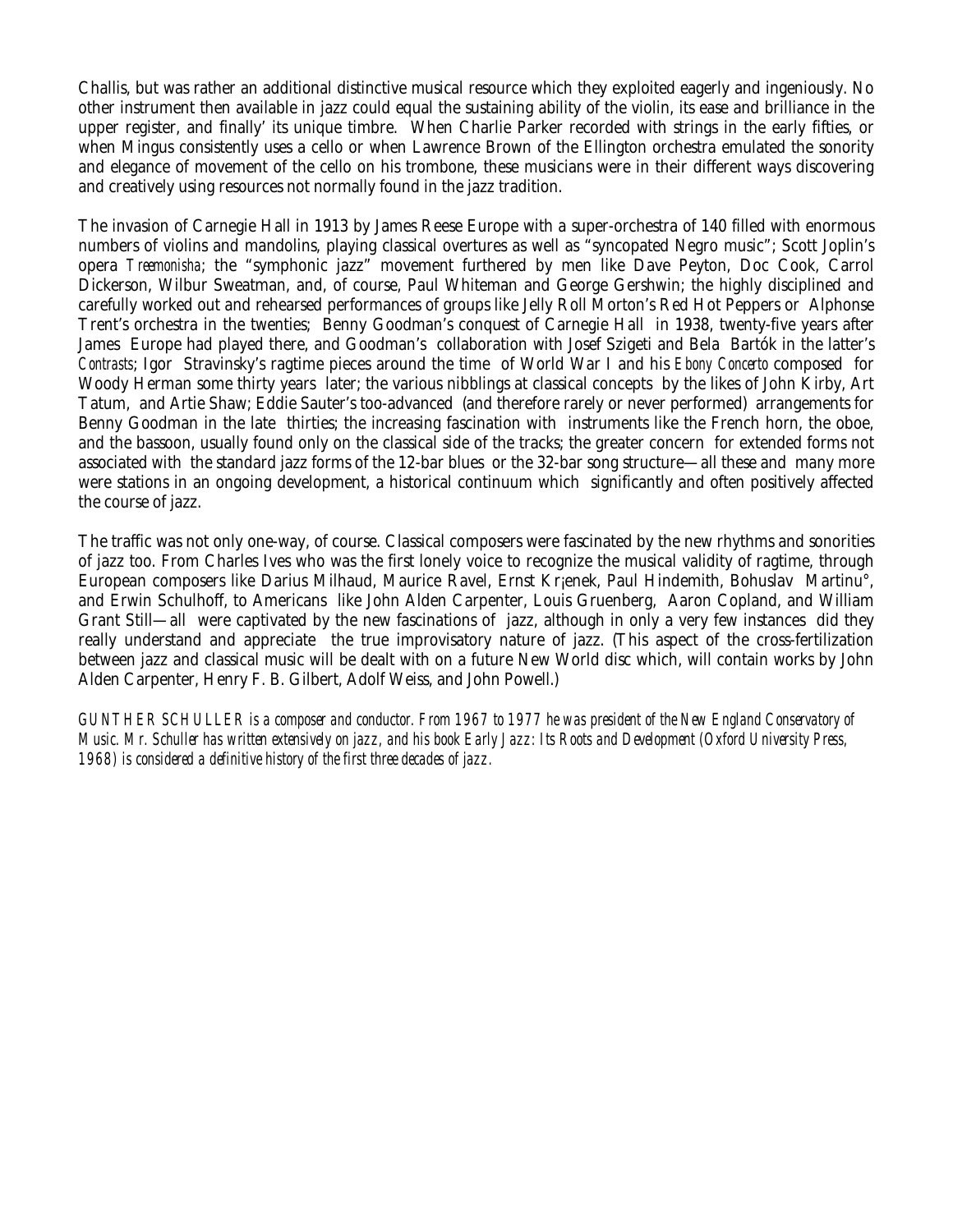### **Side One**. **Band 1**  *Summer Sequence (Parts 1, 2, 3)* (Ralph Burns)

Woody Herman and His Orchestra: Sonny Berman, Cappy Lewis, Conrad Gozzo, Pete Candoli, and Shorty Rogers, trumpets; Ralph Pfeffner, Bill Harris, Ed Kiefer, and Lyman Reid, trombones; Woody Herman, clarinet; Sam Marowitz and John LaPorta, clarinets and alto saxophones; Flip Phillips and Mickey Folus, tenor saxophones; Sam Rubinowitch, baritone saxophone; Ralph Burns, piano; Chuck Wayne, guitar; Joe Mondragon, bass; Don Lamond, drums.

#### Recorded September 19, 1946, in Los Angeles.

Originally issued on Columbia 38365, 38366, and 38367 (mx # HCO2044, 2055, and 2066).

By the mid-1940s, with Ellington's superb experiments with form and structure, with a truly orchestral formulation of the traditional jazz instruments, with his development of jazz composition rather than the more or less skillful arrangement of tunes, and with the harmonic/rhythmic innovations of the early bop movement (see New World Records NW 271, *Bebop*), through Parker, Gillespie, and Monk—already all accomplished, the stage was set for further exploration of these new musical territories. It is a juncture in jazz history which we can readily see as parallel to those years between 1905 and 1909 when classical composers such as Debussy, Mahler, Stravinsky, Schoenberg, and Ives were putting the final touches to the dissolution of tonality and in turn devising new systems of tonally free music. In jazz, the crossing of that threshold can be heard on such performances as Ralph Burns's *Summer Sequence* and Ellington's remarkable foray into atonality, "Clothed Woman," as well as Tristano's atonalcontrapuntal studies of 1946, "I Surrender Dear" and "I Can't Get Started." The latter two titles are not represented on this LP, but a similar treatment of Jerome Kern's "Yesterdays" dating from 1949 is.

In 1977, thirty years after its creation, one must marvel at the compositional cohesion, craftsmanship, and emotional strength of Ralph Burns's four-movement *Summer Sequence*. (The fourth movement, "Early Autumn," not included here, was composed separately and revised a few years later into a solo vehicle for the tenor saxophonist Stan Getz; in this independent form it survived its three sister movements, perhaps because it contains virtually none of the foreign intrusions with which the other movements abound, thus tacitly acceding to broader popular tastes.)

*The first nine measures of Summer* Sequence present in capsuled form the diverse influences at work in this piece. A quiet and lonely duet for two clarinets, classical in conception (it could have been written by Milhaud, Hindemith, or Berg) is joined in the fourth measure by a rising pizzicato figure in bass and piano. A descending sequential phrase of two measures, with Harmon-muted trumpets subtly introducing the first sign of a true jazz timbre, erupts unexpectedly into a two-measure piano cadence, this time strongly reminiscent of the piano music of De Falla or Albéniz. With an overlapping upward trumpet glissando we find ourselves squarely back in the key of C minor (where the clarinets originally started) except that a totally foreign pitch, a softly held D-flat, emerges quite unexpectedly from the chord; and one measure later, as if by some musical sleight of hand, we find ourselves in the key of D-flat major and in a traditional 32-bar song form, initiated by the solo guitar.

These seemingly opposite elements miraculously fuse into a totality. Splendidly serving its function as an introduction to the main body of the movement. None of its ideas come out of the jazz tradition, strictly speaking, and only become "jazzified" by virtue of the jazz sonorities of the players and their subtle jazz-rhythmic inflection.

It is this fine line between straight jazz (in later movements typical Ellington and Basie passages appear) and various classical intrusions, which Burns treads so well, and in so doing he allows himself to swing easily to either side of the line without losing either the balance between these diverse elements or the central thrust of the piece.

The procedure is basically the same in all three movements: standard jazz forms surrounded by introductions, codas, and interludes which reach out beyond the confines of jazz, including some semi-improvised non-tonal elaborations of the themes by the four-piece rhythm section of piano, guitar, bass, and drums. (These give a brief glimpse, incidentally, of what we find in a much-expanded format in the aforementioned Tristano quartet sides.)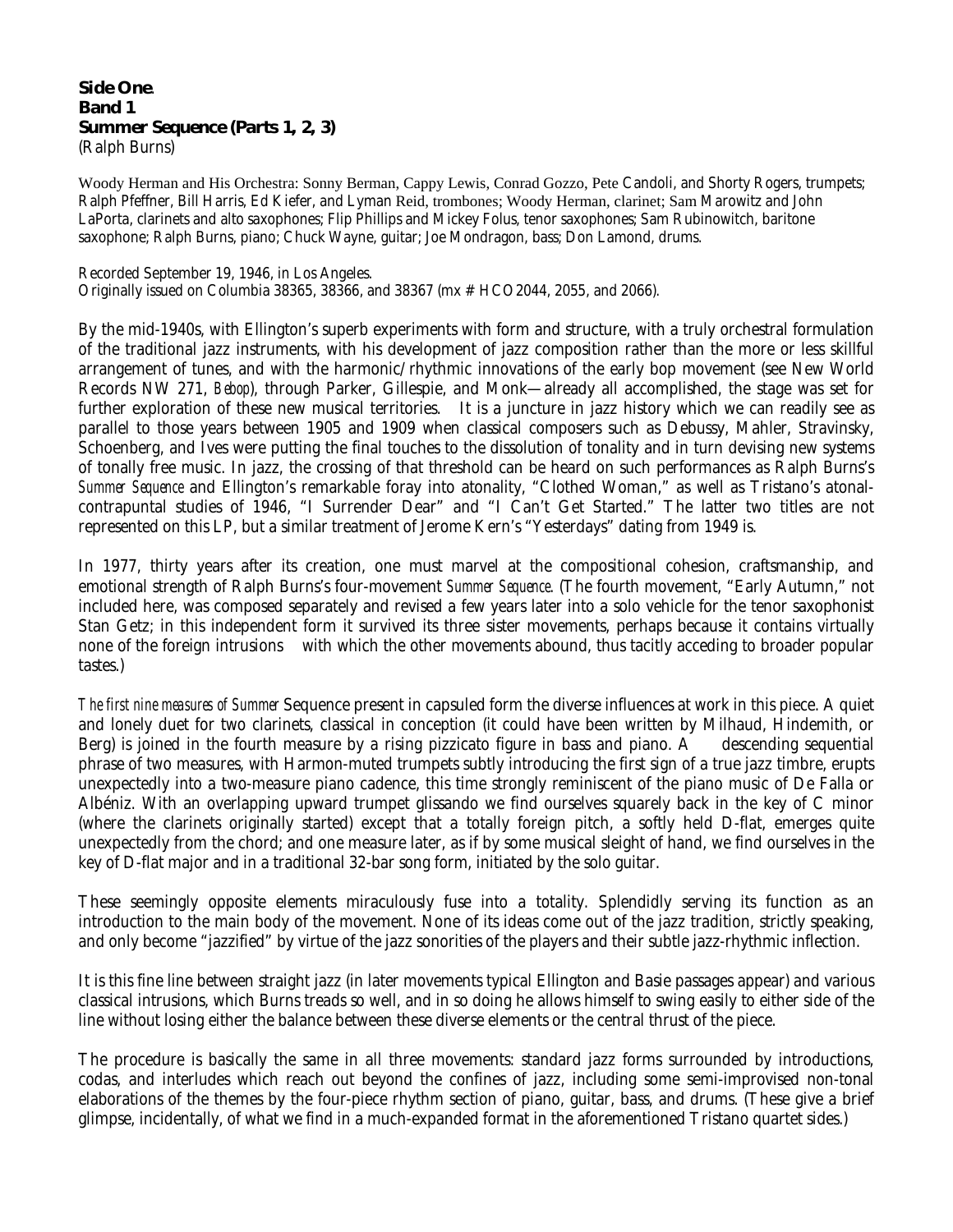Perhaps *Summer Sequence* never had the pervasive influence it should have had, and which lesser and more artificial, often bombastic compositions like those of George Handy for the Boyd Raeburn band did have. Perhaps Ralph Burns was both too subtle and too far ahead of his time. In any event the work and its superb performance by the Woody Herman orchestra of 1946 gave young musicians of the time a brief but clear glimpse of how the boundaries of jazz could be stretched without any loss of identity.

### **Band 2**

#### *The Clothed Woman*

(Duke Ellington) Duke Ellington and His Orchestra: Harold Baker, trumpet; Johnny Hodges, alto saxophone; Harry Carney, baritone saxophone; Duke Ellington, piano; Junior Raglin, bass; Sonny Greer, drums.

Recorded December 30, 1947, in New York. Originally issued on Columbia 38236 (mx #CO38671).

It is by now a cliché to say that Ellington was almost always ten years ahead of his contemporaries. In no work is this truer than in his remarkable "Clothed Woman" of 1947, substantially a piano solo with a few minor interjections from a quintet of supporting instruments. Cast in a simple ABA form, the outer sections are startling explorations of practices not then common in jazz: a freely atonal harmonic language and a commensurately free rhythmic/metric structure in the manner of a declamatory recitative. Jazz without a steady 4/4 beat was then, and still is today to some extent, a rarity; and only Thelonious Monk among the major early avant-gardists shared Ellington's interest in such rhythmic experiments. Harmonically and rhythmically the A sections of "Clothed Woman" could have come from the hands of composers like Szymanowski or early Schoenberg, but the inflections and rhythmic at-tack, the sense of "suspended time in motion" could only have come from a great jazz performer.

The diversity of musical styles, so much a part of the early avant-garde scene, is present in "Clothed Woman" too. The B section, a light, flighty ragtime interlude whose musical antecedents lay at least thirty years in the past, provides a delightful contrast to the framing A sections.

**Band 3**  *Yesterdays*  (Jerome Kern and Otto Harbach) Lenny Tristano Quartet: Lenny Tristano, piano; Billy Bauer, guitar; Arnold Fishkin, bass; Harold Granowsky, drums.

Recorded March 14, 1949, in New York. Originally issued on Capitol 1224 (mx #3714).

Frequently overlooked by jazz historians and writers, the early chamber-sized improvisations of Lennie Tristano of the mid-and late forties show us yet another of the different kinds of experimentation that were the result of the harmonic and formal breakthroughs unleashed by the bop movement. The twin banners under which this music presented itself were atonality and contra-puntal design. Although Tristano was able by 1949 (in such pieces as "Wow" and "Crosscurrent) to break away from a traditional 32-bar song format and its tonal base, in the earlier sides the improvisations were still anchored to a more traditional ground. Indeed, one of the fascinations of these performances lies in the way that the harmonic underpinning of Kern's "Yesterdays," for example, is stretched almost to the breaking point. But no matter how far afield Tristano and Billy Bauer may roam, they always return to home base, a process which gives a remarkable fluidity to the harmonic contours of the piece. The delicious harmonic/melodic collisions which occur throughout the performance, the result of its free contrapuntal/linear format, are not only among the enduring charms of these sides, but present an aspect of broadening the base of jazz improvisation explored by few other musicians of the period.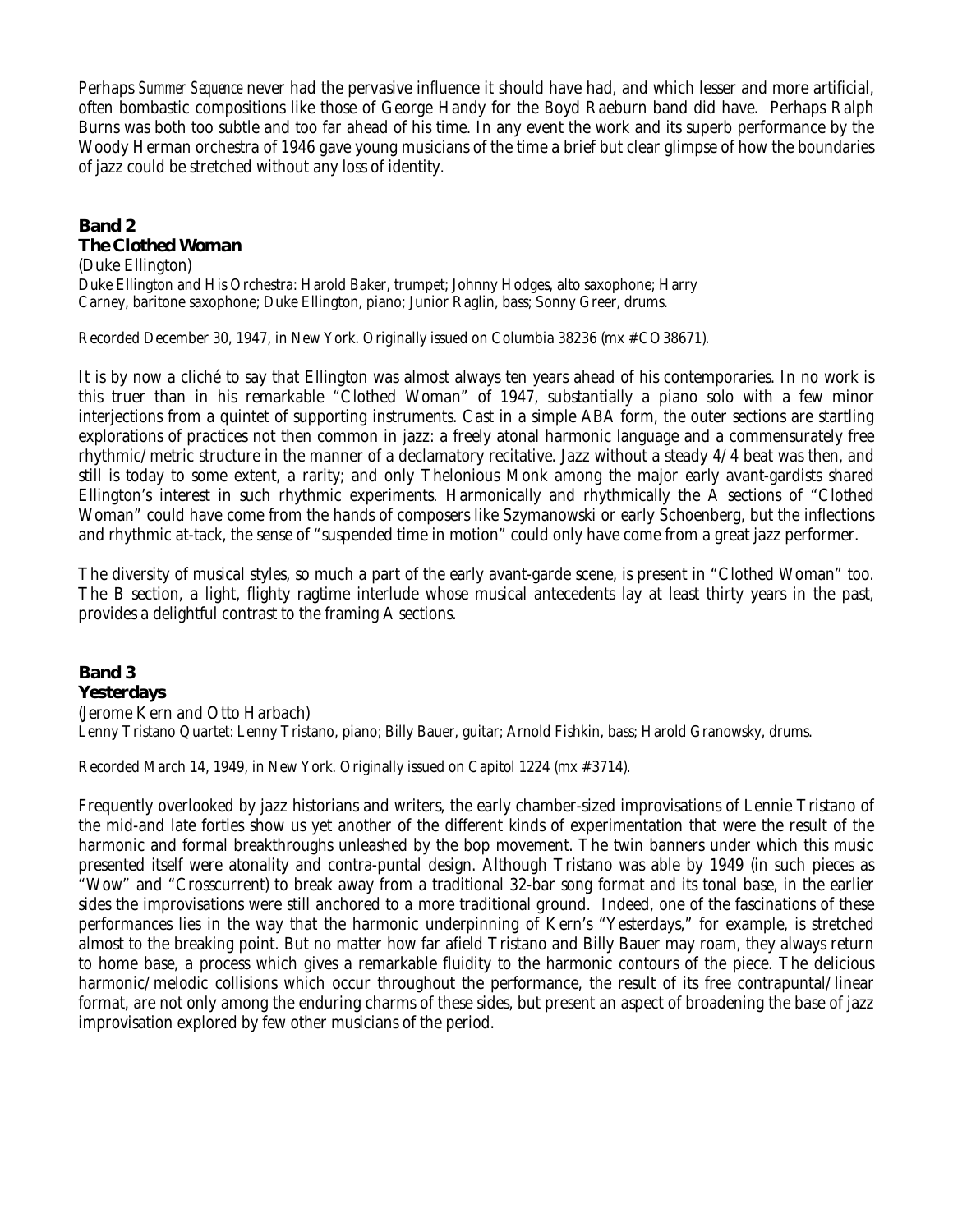# **Band 4**  *Mirage*

# (Pete Rugolo)

Stan Kenton and His Orchestra: Buddy Childers, Maynard Ferguson, Shorty Rogers, Chico Alvarez, and Don Paladino, trumpets; Milt Bernhart, Harry Betts, Bob Fitzpatrick, Bill Russo, and Bart Varsalona, trombones; John Graas and Lloyd Otto, French horns; Gene Englund, tuba; Art Pepper, clarinet and alto saxophone; Bud Shank, flute and alto saxophone; Bob Cooper, tenor saxophone, oboe, and English horn; Bart Cardarell, tenor saxophone and bassoon; Bob Gioga, baritone saxophone and bass clarinet; George Kast, Jim Cathcart, Lew Elias, Earl Cornwell, Anthony Doria, Jim Holmes, Alex Law, Herbert Offner, Dave Schackne, and Carl Ottobrino, violins; Stan Harris, Leonard Selic, and Sam Singer, violas; Gregory Bemko, Zachary Bock, and Jack Wulfe, cellos; Stan Kenton, piano; Laurindo Almeida, guitar; Don Bagley, bass; Shelly Manne, drums and timpani.

Recorded February 3, 1950, in Los Angeles. Originally issued on Capitol 28002 (mx # 5476).

One of the musicians who broadened the base of jazz improvisation was Pete Rugolo, Stan Kenton's chief arranger and composerin-residence in the late forties and early fifties. However, Rugolo never aspired to the absolute purity of contrapuntal design, which so singularly motivated Tristano, but rather treated linear devices as only one of a larger arsenal of compositional techniques. "Mirage" (1950) is a striking example of how an expanded jazz orchestra, including strings and classical winds, could integrate such diverse musical concerns into a cohesive totality. Essentially it is what we call a pedalpoint piece in which the harmonic/melodic continuity is spun out over a single pitch or ostinato bass, a device already thoroughly explored by composers like Mahler and Shostakovich, to whose influences "Mirage" owes a great deal. (The fact that the recurring four-note motive resembles the main theme of Wagner's *Tristan und Isolde* is, I think, pure coincidence.) But again, it is another example of how diverse stylistic and technical elements, some from separate worlds of music, could be welded together in a single work.

#### **Band 5**

*Eclipse*  (Charles Mingus) Charles Mingus Octet with Janet Thurlow: Janet Thurlow, vocal; Willie Dennis, trombone; Eddie Caine, alto saxophone and flute; Teo Macero, tenor saxophone; Danny Bank, baritone saxophone; Jackson Wiley, cello; John Lewis, piano; Charles Mingus, bass; Kenny Clarke, drums.

Recorded October 27, 1953, in New York. Originally issued on Debut EP 450 (mx #: none).

Mingus's "Eclipse" performance espouses the same basic approach already exemplified in *Summer Sequence* although I do not mean to imply that Mingus in any way emulates Burns—of saving the really advanced explorations for the introductions, interludes, and postludes, reserving a somewhat milder (more tonal) treatment for the song itself. Essentially Mingus's approach is contrapuntal or polyphonic, with the cello acting as a second voice to the solo vocal part, to a large extent letting vertical/harmonic relationships be the result of linear developments. It is one of many examples of what was then a growing concern to return to the earlier polyphonic concepts of New Orleans jazz, virtually forgotten in the swing era with the rise of the arranger and the excessive use of "block chord" homophonic writing. It also links up with various attempts to return jazz to a chamber music format, rather than an orchestral one, in which the individual instrumental voices function with a greater degree of linear/melodic independence.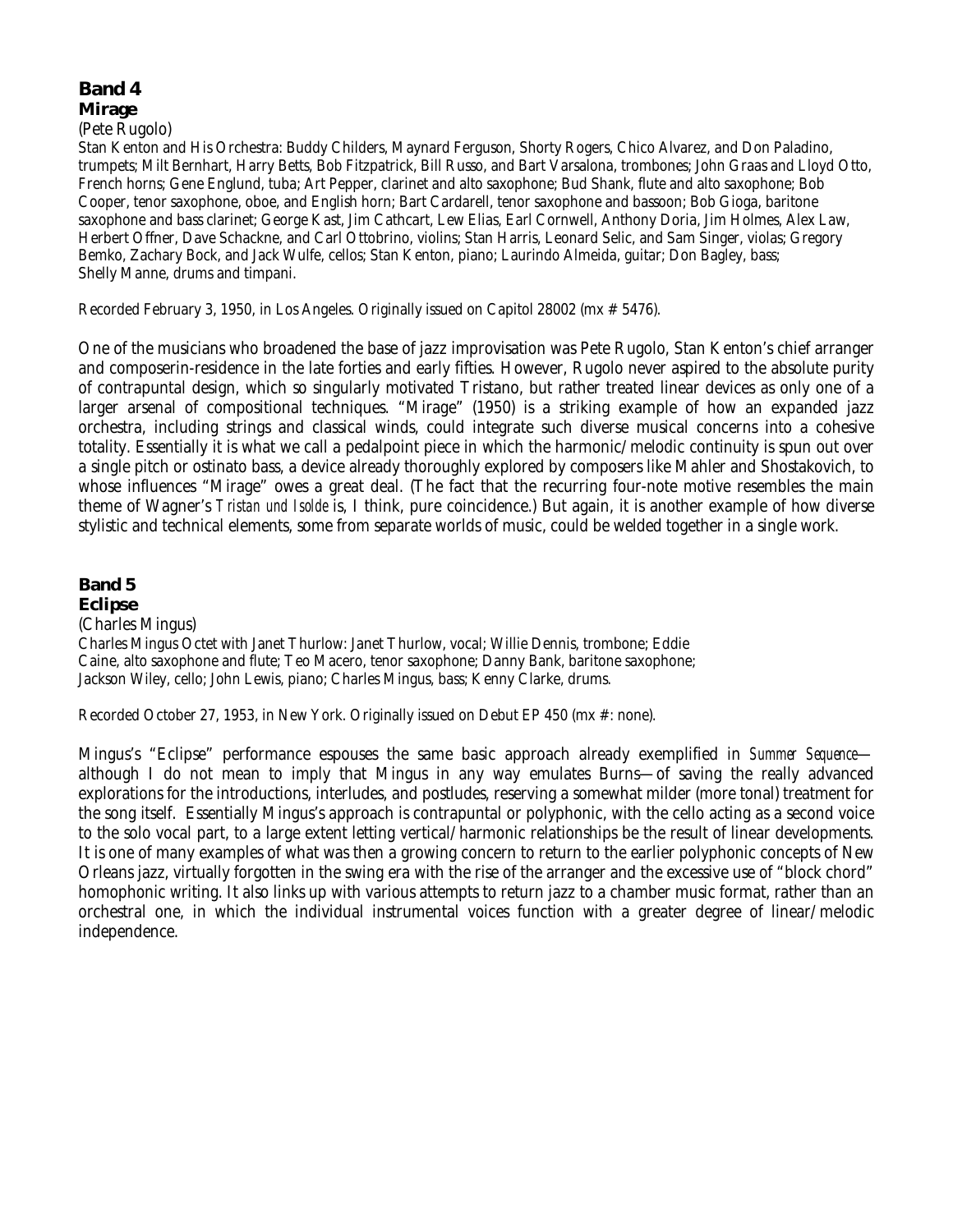# **Side Two**

#### **Band 1**

### *Egdon Heath*

#### (Bill Russo)

Stan Kenton and His Orchestra: Buddy Childers, Vic Minichiello, Sam Noto, Stu Williamson, and Don Smith, trumpets; Bob Fitzpatrick, Frank Rosolino, Milt Gold, Joe Ciavardone, and George Roberts, trombones; Lee Konitz, Dave Schildkraut, and Charlie Mariano, alto saxophones; Bill Perkins and Mike Cicchetti, tenor saxophones; Tony Ferina, baritone saxophone; Stan Kenton, piano; Bob Lesher, guitar; Don Bagley, bass; Stan Levey, drums.

Recorded March 3, 1954, in Los Angeles. Originally issued on Capitol EAPZ-525 (mx # 12449).

The term Third Stream simply suggests the intermingling of two musical mainstreams, jazz and classical music, into one larger flow—though in recent years the pianist and composer Ran Blake has expanded Third Stream to include a multiplicity of other ethnic musics, an idea quite logical and inevitable in the American melting pot. In Third Stream, as elsewhere, the specific ways in which two (or more) musical traditions are combined or fused can vary tremendously. Thus, the combining has sometimes been done linearly—that is to say, in successive sections of a piece; or vertically—when disparate elements may be fused simultaneously, perhaps in concurrent layers or strands. Finally, there can be Third Stream pieces that represent a combination of both approaches, but in all instances the concept suggests an in-depth fusion of musical elements or techniques rather than a superficial *appliqué* or mere grafting of one technique onto another.

With this degree of latitude in the overall concept of Third Stream, it is inevitable that different composers will choose to emphasize different elements in different pieces. Thus, William Russo's "Egdon Heath" (Russo was at the time one of Stan Kenton's chief arranger-composers) eschews the typically explicit jazz beat as stated by a rhythm section, substituting various pedal-point or ostinato devices, and challenges the ears of jazz-oriented listeners with a free-ranging harmonic language which relates only tangentially to conventional tonality. In four sections, the saxophones provide ostinato background figures for the opening trombone solo (played by Bob Fitzpatrick); a pedalpoint of cymbal rolls serves the same function for the brass gestures of the fast second part, which shifts in turn to a more conventional improvised alto saxophone solo (by Dave Schildkraut) and ends with a recapitulation of the opening section.

*Editor's note*: According to the composer the title of this work bears no relation to Gustav Hoist's orchestral piece *Egdon Heath*, although both are inspired by a passage in Thomas Hardy's *The Return of the Native*: "A place perfectly accordant with man's nature—neither ghastly, hateful, nor ugly; neither commonplace, unmeaning, nor tame; but, like man, slighted and enduring; and withal singularly colossal and mysterious in its swarthy monotony."

#### **Band 2**

# *Concerto for Billy the Kid*

#### (George Russell)

George Russell and His Smalltet: Art Farmer, trumpet; Hal McKusick, alto saxophone; Bill Evans, piano; Barry Galbraith, guitar; Milt Hinton, bass; Paul Motian, drums.

Recorded October 17, 1956, in New York. Originally issued on RCA Victor LPM 1372 (mx #G2JB7838).

In "Concerto for Billy the Kid"—Billy being the young Bill Evans—the point of emphasis is the concerto form, adapted to Russell's "Lydian chromatic concept of tonal organization" and to the fact that the concerto soloist is essentially an improviser. The idea of fashioning a frame for a major jazz soloist had already been thoroughly explored by Duke Ellington in the late thirties in a series of four-minute "concertos" for members of his orchestra. In Russell's brilliant expansion of that basic idea we can see how composition and improvisation are welded into a seamless totality, where both complement each other and operate in the same harmonic/melodic mold. (An even more successful realization of these particular musical ideas was created a year later [1957] in the last movement of George Russell's classic "All About Rosie.")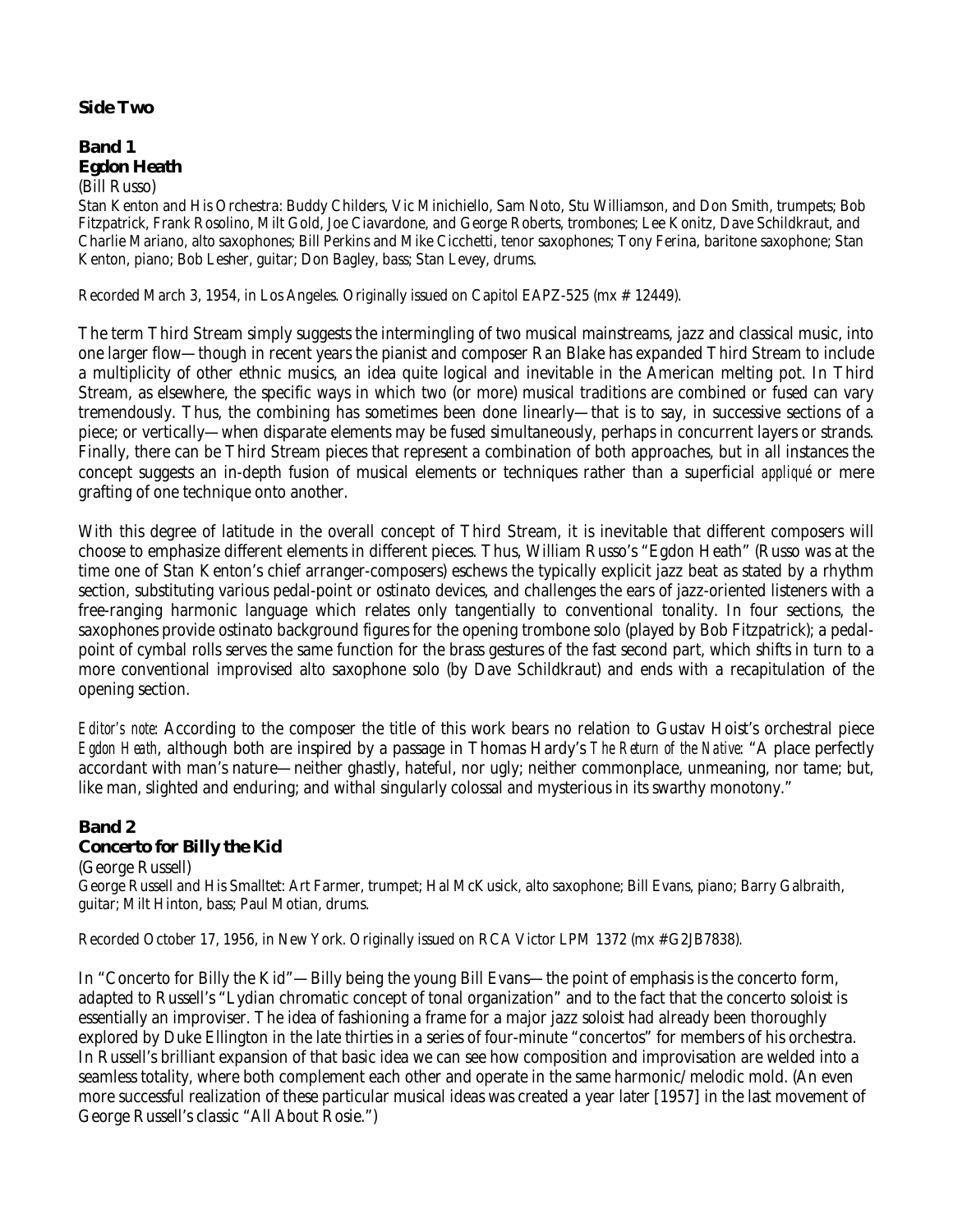### **Band 3**  *Transformation*  (Gunther Schuller)

Brandeis Jazz Festival Ensemble: Jimmy Knepper, trombone; Jimmy Buffington, French horn; John LaPorta, clarinet; Robert, DiDomenica, flute; Manuel Zegler, bassoon; Hal McKusick, tenor saxophone; Teddy Charles, vibraphone; Margaret Ross, harp; Bill Evans, piano; Joe Benjamin, bass; Teddy Sommer, drums.

Recorded June 20, 1957, in New York. Originally issued on Columbia WL 127 (mx # CO58205).

In my own "Transformation" a variety of musical concepts converge: twelve-tone technique, *Klang-farbenmelodie* (tone-colormelody),jazz improvisation (again Bill Evans is the soloist), and metric breaking up of the jazz beat. In regard to the latter, rhythmic asymmetry has been a staple of classical composers' techniques since the early part of the twentieth century (particularly in the music of Stravinsky and Varese), but in jazz in the 1950's it was still an extremely rare commodity. As the title suggests, the work begins as a straight twelve-tone piece, with the melody parceled out among an interlocking chain of tone colors, and is gradually transformed into a jazz piece by the subtle introduction of jazz-rhythmic elements. Jazz and improvisation take over, only to succumb to the reverse process: they are gradually swallowed up by a growing riff which then breaks up into smaller fragments, juxtaposing in constant alternation classical and jazz rhythms. Thus, the intention in this piece was never to fuse jazz and classical elements into a totally new alloy, but rather to present them initially in succession-in peaceful coexistence-and later, in close, more competitive juxtaposition.

# **Band 4**  *Piazza Navona*  (John Lewis)

John Lewis and His Orchestra: Melvin Broiles, Bernie Glow, Al Kiger, and Joe Wilder, trumpets; Dick Hixon and David Baker, trombones; Gunther Schuller, Al Richman, Ray Alonge, and John Barrows, French horns; Harvey Phillips, tuba; John Lewis, piano; George Duvivier, bass; Connie Kay, drums.

Recorded February 15, 1960, in New York. Originally issued on Atlantic LP(SD) 1334 (mx # 4254).

In John Lewis's "Piazza Navona" (preceded by a brief fanfare) the emphasis is more on bringing the regal, stately gestures of later Renaissance music with all its massed brass-consort sonorities (as in the works of Giovanni Gabrieli) into relationship with Lewis's own brand of classical chamber improvisation (trumpeter Al Kiger is the other soloist). Another continuing interest of John Lewis's has been the relationship between the Italian commedia dell'arte, a semi-improvised street theatre, and the improvisatory techniques of jazz.

# **Band 5**

*Laura*  (David Raksin and Johnny Mercer) Jean Lee, vocal; Ran Blake, piano. Recorded December 7, 1961, in New York. Originally issued on RCA Victor LPM(S) 2500 (mx # M2PB5535).

It is fitting that this album of Third Stream offerings should be close with Ran Blake and Jeanne Lee's remarkable 1961 dissertion on David Raksin's "Laura"; for Blake is still, in 1977, the leading (and indefatigable) disciple of Third Stream doctrine. Having expanded it to include a broader ethnic and idiomatic base, he at the same time enjoys a national following, which belies the frequent and recurring predictions of the demise of the Third Stream. The date of this cut-1961-is also significant because it coincides with the end of the first flowering of the Third Stream movement.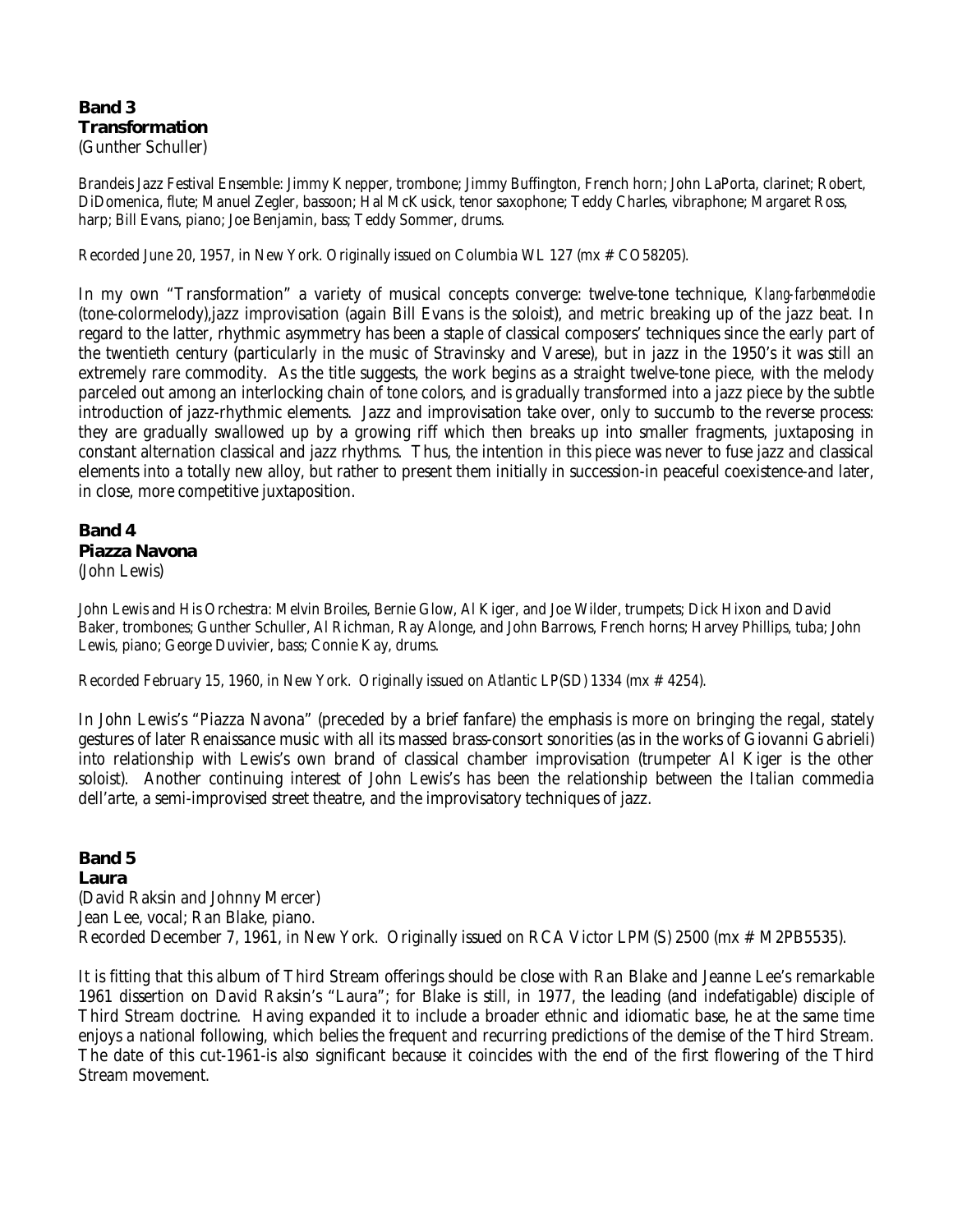To fully appreciate the wide range of musical influences that motivate Ran Blake's music one must know some of his other works: a single piece cannot do him justice. On the other hand, Raksin's already highly chromatic "Laura" is the ideal vehicle for a Lee-Blake collaboration. Their extraordinary ears and their sensitivity allow them considerable latitude in searching out the deepest harmonic nooks and crannies of this standard toon; yet they always return to tonal home bass-though in ways that can easily baffle the ordinary musician or listener. Here the many worlds of music-Schoenbergian atonality. Billie Holiday's sadly poignant laments, the American popular ballad, extemporization and composition-all intertwine and blend into a music that epitomizes the basic concept and highest ideals of the Third Stream philosophy.

#### **SELECTED DISCOGRAPHY**

Blake, Ran. The Blue Potato. Milestone MSP-9021.

\_\_\_\_. Breakthrough. IAI 373842.

Brooks, John Benson. Alabama Concerto. Riverside RSLP-1123.

Ellis, Don. How Time Passes. Candid CJS-9004.

Kenton, Stan. City of Glass/This Modern World. Creative World ST-1006.

\_\_\_\_. Innovations in Modern Music. Creative World ST-1009.

\_\_\_\_. Kenton Showcase. Creative World ST-1026.

Lee, Jeanne, and Blake, Ran. The Newest Sound Around. RCA LSP-2500.

Mingus, Charles. Black Saint and Sinner Lady. Impulse S-35.

\_\_\_\_. Charles Mingus—Archive of Folk and Jazz. Everest FS-235.

\_\_\_\_. Mingus Revisited. Trip 5513.

Modern Jazz Concert. (Brandeis). Columbia WL-127.

Modern Jazz Quartet. Third Stream Music. Atlantic SD-1345.

Music for Brass. Columbia CL-941.

Outstanding Jazz Compositions of the 20th Century. Columbia C2L-31.

Russell, George. Jazz in the Space Age/New York, New York. MCA 2-4017.

\_\_\_\_. Outer Thoughts. Milestone M-47027.

Schuller, Gunther, and Hall, Jim. Jazz Abstractions. Atlantic SD-1365.

Tristano, Lennie. Crosscurrents. Capitol M-11060.

# **SELECTED BIBLIOGRAPHY**

Feather, Leonard. The Encyclopedia of Jazz in the Sixties. New York: Horizon Press, 1966.

\_\_\_\_. The New Edition of the Encyclopedia of Jazz. New York: Horizon Press, 1960.

Gitler, Ira. Jazz Masters of the Forties. New York: Collier Books, 1975 (reprint of 1966 edition published by Macmillan).

Goldberg, Joe. Jazz Masters of the Fifties. New York: Macmillan, 1965.

Harrison, Max. A Jazz Retrospect. Boston: Crescendo Publishing, 1976.

\_\_\_\_. et al. Modern Jazz, 1945-70: The Essential Records. London: Centurion Press, 1975.

Hodeir, André. Jazz, its Evolution and Essence. New York: Grove Press, 1956.

Schuller, Gunther. "The Future of Form in Jazz." Saturday Review, January 12, 1957, pp.62 ff.

\_\_\_\_. "'Third Stream' Redefined." Saturday Review, 1961.

Williams, Martin. Jazz Panorama. New York: Crowell-Collier, 1962.

\_\_\_\_. The Jazz Tradition. New York: Oxford, 1972.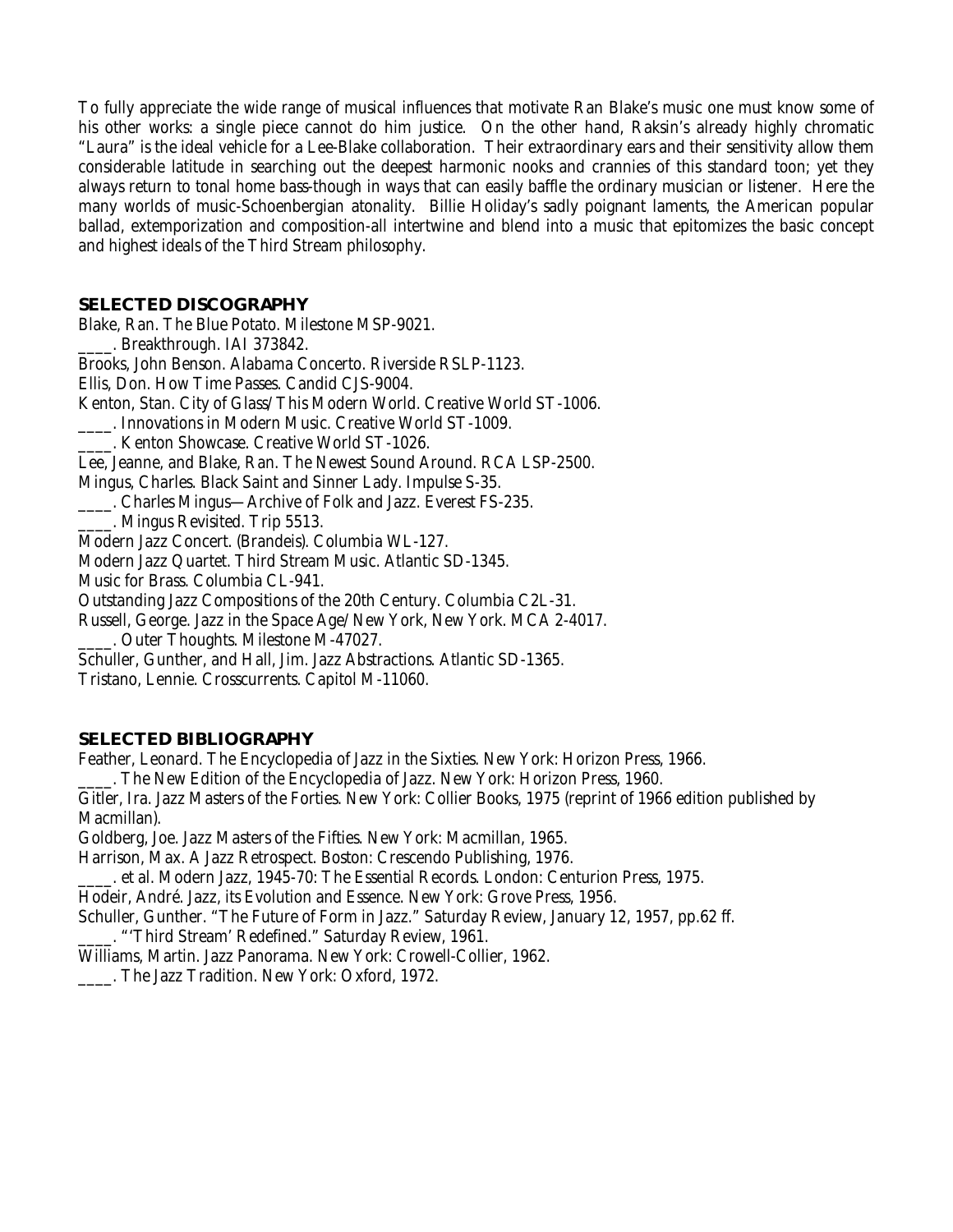| 1 SUMMER SEQUENCE (Parts 1, 2, 3) (Ralph Burns) 8:40<br>(publ. Edwin H. Morris & Co., Inc.)<br><b>Woody Herman and His Orchestra</b> |
|--------------------------------------------------------------------------------------------------------------------------------------|
| 2.53 <b>THE CLOTHED WOMAN</b> (Duke Ellington)2:53<br>(publ. Mercer K. Ellington)<br>Duke Ellington and His Orchestra                |
| 3 YESTERDAYS (Jerome Kern and Otto Harbach) 2:48<br>(publ. T. B. Harms Co.)<br>Lennie Tristano Quartet                               |
| (publ. Leslie Music Corp.)<br><b>Stan Kenton and His Orchestra</b>                                                                   |
| (publ. Jazz Workshop)<br><b>Charles Mingus Octet, with Janet Thurlow</b>                                                             |
| <b>Side Two Total time 26:29</b>                                                                                                     |
| (publ. Benton Publications)<br><b>Stan Kenton and His Orchestra</b>                                                                  |
| 2 CONCERTO FOR BILLY THE KID<br>(publ. Russ-Hix Music)<br><b>George Russell and His Smalltet</b>                                     |
| (publ. Malcolm Music Inc.)<br><b>Brandeis Jazz Festival Ensemble</b>                                                                 |
| (publ. MJQ Music, Inc.)<br>John Lewis and His Orchestra                                                                              |
| (publ. Robbins Music Corp.)<br>Jeanne Lee, vocal; Ran Blake, piano                                                                   |
| $\mathbf{A}$ , and $\mathbf{A}$ , and $\mathbf{A}$ , and $\mathbf{A}$ is a set of $\mathbf{A}$ . Then if $\mathbf{A}$ is a set       |

Full discographic information and a complete list of the performers for each selection may be found within the individual discussions of the works in the liner notes.

### **ACKNOWLEDGMENTS**

*Side One* Total time 22:33

Our thanks to Capitol Records for "Yesterdays"; "Mirage"; and "Egdon Heath"; to CBS Records for "Summer Sequence"; "The Clothed Woman"; and "Transformation"; to RCA Records for "Concerto for Billy the Kid" and "Laura"; to Atlantic Records for "Piazza Navona"; and to Fantasy Record Company, Berkeley, California, for "Eclipse." Our thanks to Robert Altshuler for making his record collection available to us.